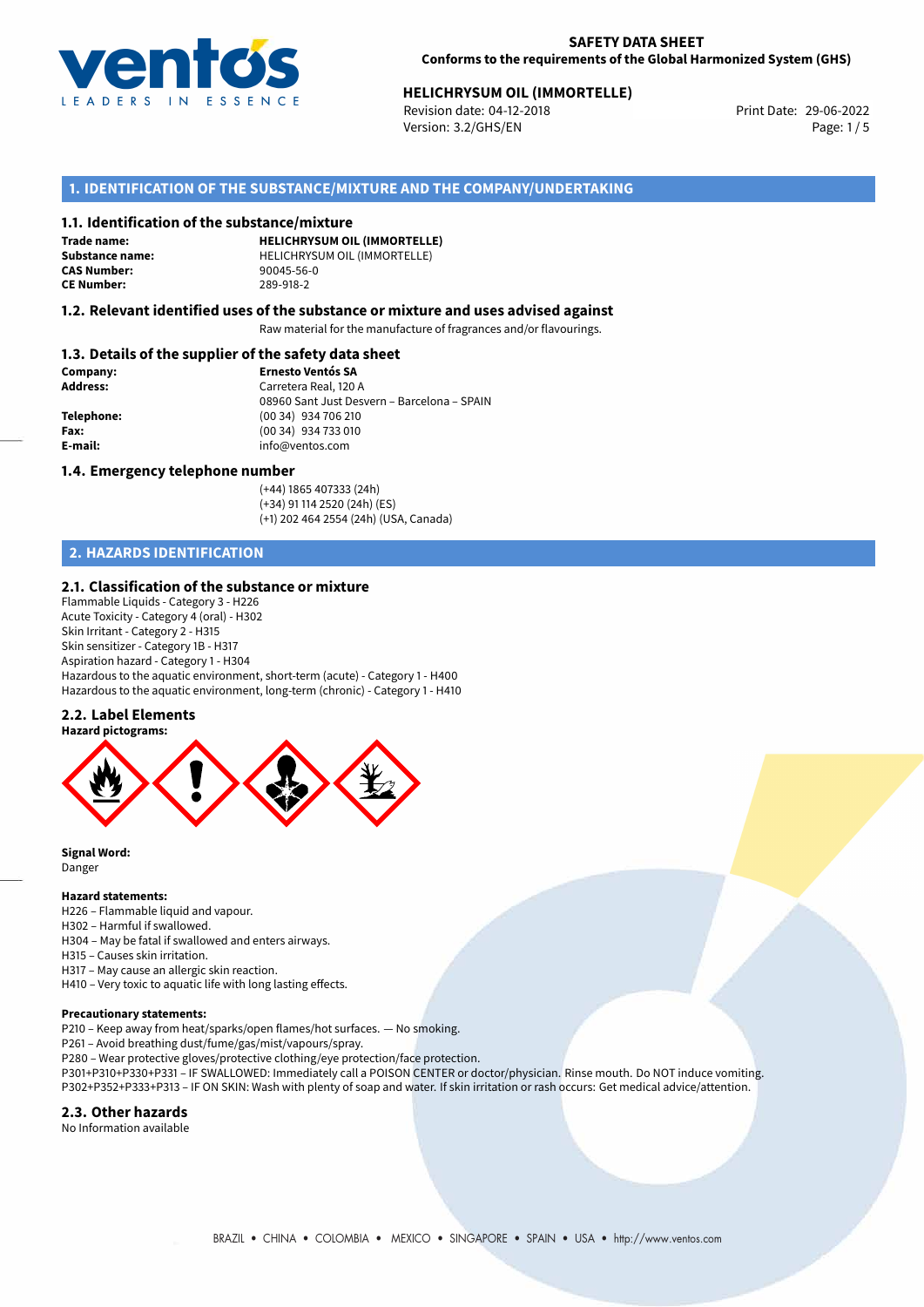

# **HELICHRYSUM OIL (IMMORTELLE)**<br>
Revision date: 04-12-2018<br>
Print Date: 29-06-2022

Revision date: 04-12-2018 Version: 3.2/GHS/EN Page: 2 / 5

# **3. COMPOSITION/INFORMATION ON INGREDIENTS**

## **3.1. Substances**

| Chemical name: | <b>HELICHRYSUM OIL (IMMORTELLE)</b> |
|----------------|-------------------------------------|
| CAS number:    | 90045-56-0                          |
| EC number:     | 289-918-2                           |

#### **Hazardous constituents:**

| <b>Chemical Name</b> | % (w/w)       | <b>CAS No</b><br><b>EC No</b> | <b>Classification according to GHS</b>                                                                                                                                                                                                                                                                                                                                    |  |
|----------------------|---------------|-------------------------------|---------------------------------------------------------------------------------------------------------------------------------------------------------------------------------------------------------------------------------------------------------------------------------------------------------------------------------------------------------------------------|--|
| ALPHA-PINENE         | >50           | $80 - 56 - 8$<br>201-291-9    | Flammable Liquids - Category 3 - H226<br>Acute Toxicity - Category 4 (oral) - H302<br>Skin Irritant - Category 2 - H315<br>Skin sensitizer - Category 1B - H317<br>Aspiration hazard - Category 1 - H304<br>Hazardous to the aquatic environment, short-term (acute) - Category 1 - H400<br>Hazardous to the aquatic environment, long-term (chronic) - Category 1 - H410 |  |
| LINALOOL             | $>1$ ; $<$ 10 | 78-70-6<br>201-134-4          | Flammable Liquids - Category 4 - H227<br>Acute Toxicity - Category 5 (oral) - H303<br>Skin Irritant - Category 2 - H315<br>Eye Irritant - Category 2A - H319<br>Skin sensitizer - Category 1B - H317<br>Hazardous to the aquatic environment, short-term (acute) - Category 3 - H402                                                                                      |  |
| <b>LIMONENE</b>      | $\geq$ 1; <10 | 138-86-3<br>205-341-0         | Flammable Liquids - Category 3 - H226<br>Skin Irritant - Category 2 - H315<br>Skin sensitizer - Category 1B - H317<br>Aspiration hazard - Category 1 - H304<br>Hazardous to the aquatic environment, short-term (acute) - Category 1 - H400<br>Hazardous to the aquatic environment, long-term (chronic) - Category 1 - H410                                              |  |
| <b>BETA-PINENE</b>   | $>0.1;$ <1    | 127-91-3<br>204-872-5         | Flammable Liquids - Category 3 - H226<br>Skin Irritant - Category 2 - H315<br>Skin sensitizer - Category 1B - H317<br>Aspiration hazard - Category 1 - H304<br>Hazardous to the aquatic environment, short-term (acute) - Category 1 - H400<br>Hazardous to the aquatic environment, long-term (chronic) - Category 1 - H410                                              |  |

[See the full text of the hazard statements in section 16.](#page-4-0)

## **3.2. Mixtures**

Not applicable.

# **4. FIRST-AID MEASURES**

## **4.1. Description of necessary first aid measures**

| Ingestion:    | Rinse mouth with water.                                                                                               |
|---------------|-----------------------------------------------------------------------------------------------------------------------|
|               | Obtain medical advice.                                                                                                |
|               | Keep at rest. Do not induce vomiting.                                                                                 |
| Eye contact:  | In case of contact with eyes, rinse immediately with plenty of water for at least 15 minutes and seek medical advice. |
| Inhalation:   | Remove person to fresh air and keep at rest.                                                                          |
|               | Seek immediate medical advice.                                                                                        |
| Skin contact: | Take off immediately all contaminated clothing.                                                                       |
|               | Thoroughly wash affected skin with soap and water.                                                                    |
|               | Seek medical attention if symptoms persist.                                                                           |

## **4.2. Most important symptoms and effects, both acute and delayed**

No information available.

#### **4.3. Indication of any immediate medical attention and special treatment needed** No information available.

**5. FIRE-FIGHTING MEASURES**

# **5.1. Extinguishing Media**

Water spray, carbon dioxide, dry chemical powder or appropriate foam. For safety reasons do not use full water jet.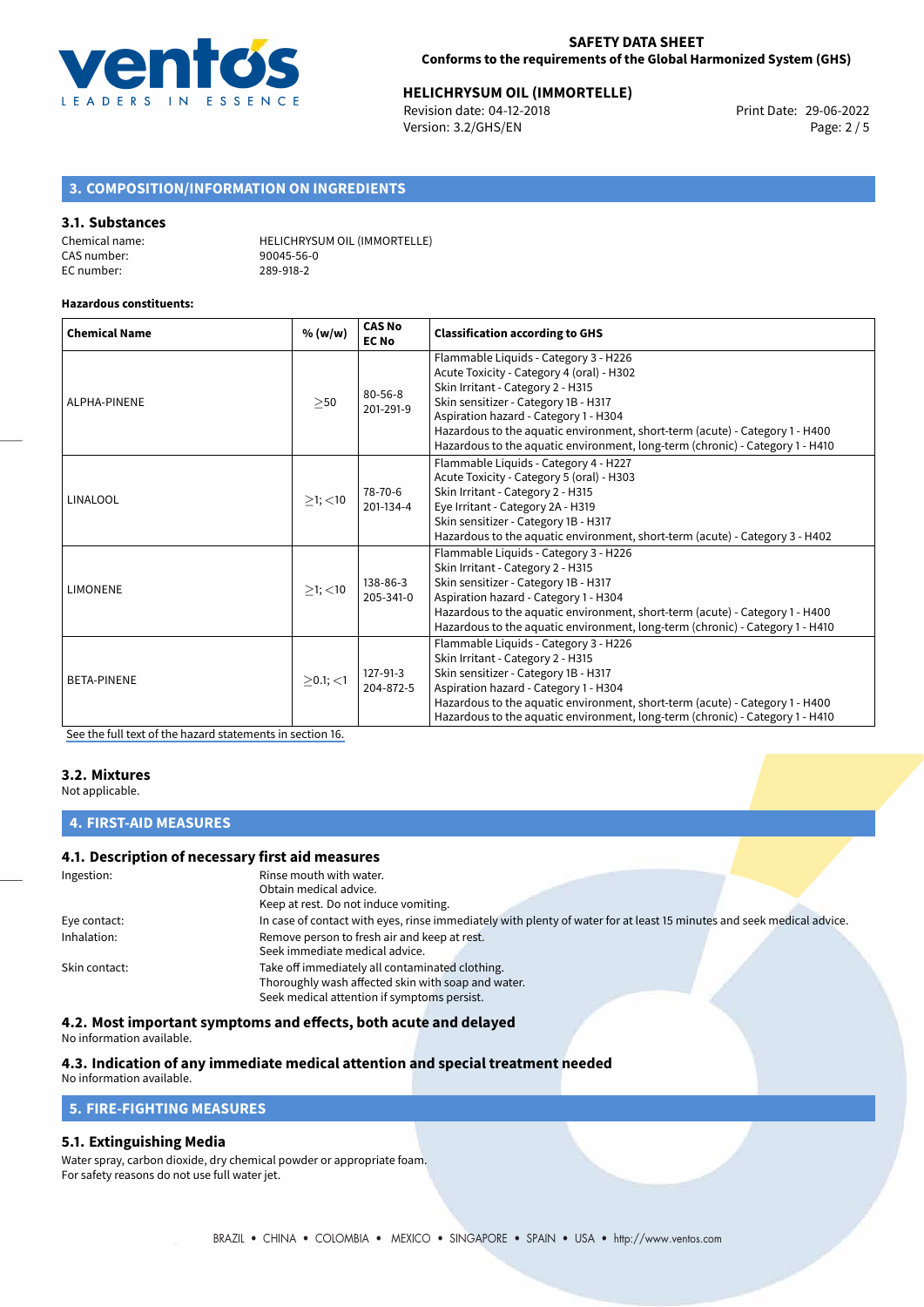

# **HELICHRYSUM OIL (IMMORTELLE)**<br>
Revision date: 04-12-2018<br> **Print Date: 29-06-2022**

Revision date: 04-12-2018 Version: 3.2/GHS/EN Page: 3 / 5

# **5.2. Special hazards arising from the substance or mixture**

Known or Anticipated Hazardous Products of Combustion: Emits toxic fumes under fire conditions.

## **5.3. Advice for firefighters**

High temperatures can lead to high pressures inside closed containers. Avoid inhalation of vapors that are created. Use appropriate respiratory protection. Do not allow spillage of fire to be poured into drains or watercourses. Wear self-contained breathing apparatus and protective clothing.

# **6. ACCIDENTAL RELEASE MEASURES**

#### **6.1. Personal precautions, protective equipment and emergency procedures**

Evacuate surronding areas. Ensure adequate ventilation. Keep unnecessary and unprotected personnel from entering. Do not breathe vapor/spray. Avoid contact with skin and eyes. Information regarding personal protective measures: see section 8.

#### **6.2. Environmental precautions**

To avoid possible contamination of the environment, do not discharge into any drains, surface waters or groundwaters.

#### **6.3. Methods and materials for containment and cleaning up**

Cover with an inert, inorganic, non-combustible absorbent material (e.g. dry-lime, sand, soda ash). Place in covered containers using non-sparking tools and transport outdoors. Avoid open flames or sources of ignition (e.g. pilot lights on gas hot water heater). Ventilate area and wash spill site after material pickup is complete.

#### **6.4. Reference to other sections**

Information regarding exposure controls, personal protection and disposal considerations can be found in sections 8 and 13.

# **7. HANDLING AND STORAGE**

## **7.1. Precautions for safe handling**

Do not store or handle this material near food or drinking water. Do not smoke. Avoid contact with the eyes, skin and clothing. Wear protective clothing and use glasses. Observe the rules of safety and hygiene at work. Keep in the original container or an alternative made from a compatible material.

## **7.2. Conditions for safe storage, including any incompatibilities**

Store in tightly closed and preferably full containers in a cool, dry and ventilated area, protected from light. Keep away from sources of ignition (e.g. hot surfaces, sparks, flame and static discharges). Keep away from incompatible materials (see section 10).

#### **7.3. Specific end use(s)**

No information available.

# **8. EXPOSURE CONTROLS AND PERSONAL PROTECTION**

## **8.1. Control parameters**

Components with occupational exposure limits: None known.

#### **8.2. Exposure controls**

Measures should be taken to prevent materials from being splashed into the body. Provide adequate ventilation, according to the conditions of use. Use a mechanical exhaust if required.

#### **8.3. Individual protection measures, such as personal protective equipment**

acceptable levels.

| Eye/Face protection:                                                                                                              | Chemical safety goggles are recommended. Wash contaminated goggles before reuse.                                      |  |  |  |
|-----------------------------------------------------------------------------------------------------------------------------------|-----------------------------------------------------------------------------------------------------------------------|--|--|--|
| Hand Protection:                                                                                                                  | Chemical-resistant gloves are recommended. Wash contaminated gloves before reuse.                                     |  |  |  |
| Personal protective equipment for the body should be selected based on the task being performed and the risks<br>Body protection: |                                                                                                                       |  |  |  |
|                                                                                                                                   | involved.                                                                                                             |  |  |  |
| Respiratory Protection:                                                                                                           | In case of insufficient ventilation, use suitable respiratory equipment.                                              |  |  |  |
| Environmental exposure controls:                                                                                                  | Emissions from ventilation or process equipment should be checked to ensure they comply with environmental            |  |  |  |
|                                                                                                                                   | protection legislation.                                                                                               |  |  |  |
|                                                                                                                                   | In some cases, filters or engineering modifications to the process equipment will be necessary to reduce emissions to |  |  |  |
|                                                                                                                                   |                                                                                                                       |  |  |  |

# **9. PHYSICAL AND CHEMICAL PROPERTIES**

## **9.1. Information on basic physical and chemical properties**

Appearance: Liquid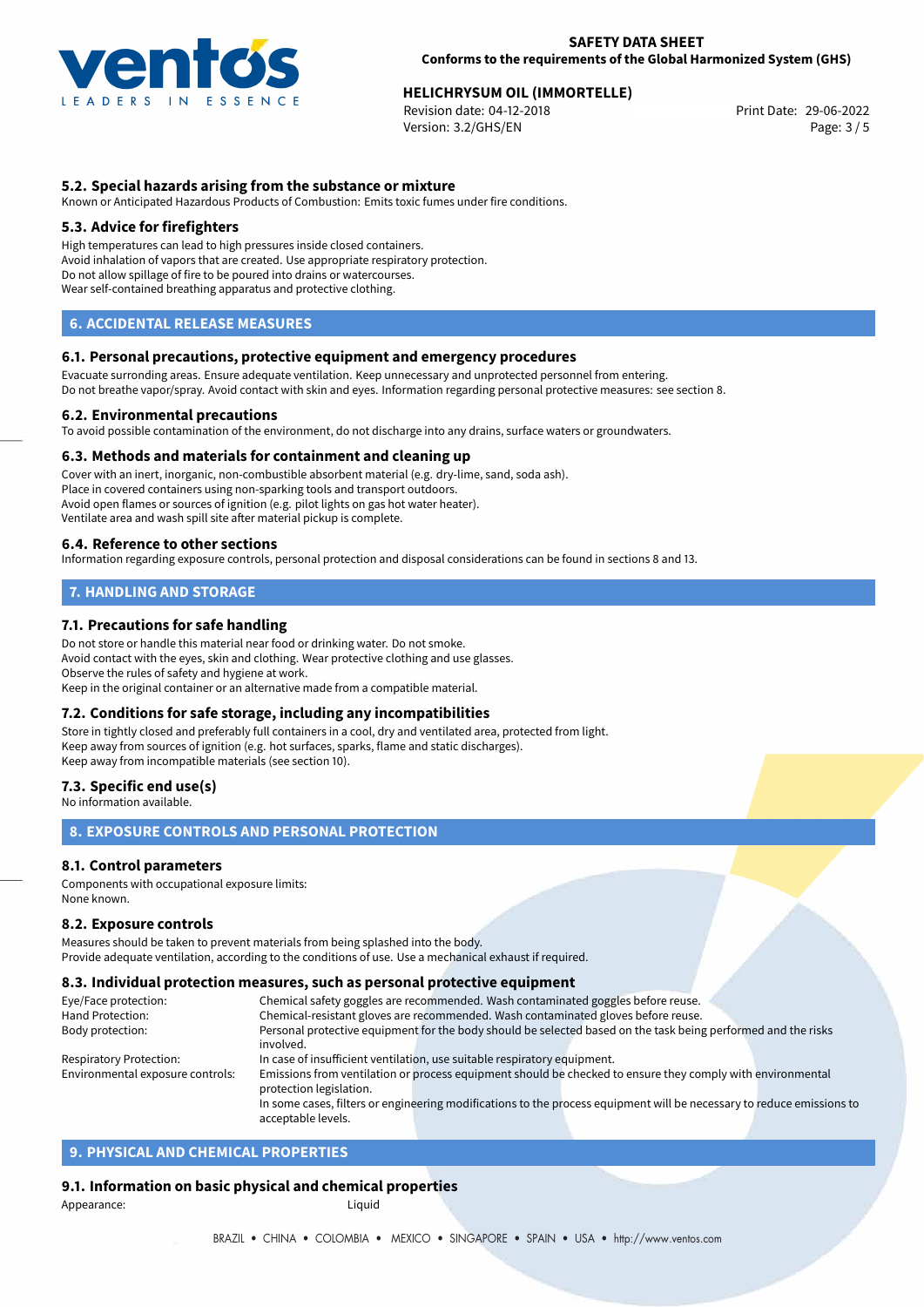

#### **SAFETY DATA SHEET Conforms to the requirements of the Global Harmonized System (GHS)**

# **HELICHRYSUM OIL (IMMORTELLE)**<br>
Revision date: 04-12-2018<br>
Print Date: 29-06-2022

Revision date: 04-12-2018 Version: 3.2/GHS/EN Page: 4 / 5

Colour: Conforms to standard Odour: Conforms to standard Odour theshold: Not determined pH: Not determined Melting point/freezing point: Not determined Boling point/boiling range: Not determined Flash point: 53 °C Evaporation rate: Not determined Flammability: Not determined Lower flammability/Explosive limit: Not determined Upper flammability/Explosive limit: Not determined Vapour pressure: Not determined Vapour Density: Vapour Density: Density: 0,87−0,88 g/mL (20°C)<br>Relative density: 0,87−0,88 (20°C) Relative density: 0,87−0,88 (20°C)<br>Water solubility: 0,87−0,88 (20°C) Solubility in other solvents: Partition coefficient n-octanol/water: Not determined Auto-ignition temperature: Not determined Decomposition temperature: Not determined Viscosity, dynamic: Not determined Viscosity, kinematic: Not determined Explosive properties: Not determined Oxidising properties: Not determined

INSOLUBLE IN WATER<br>SOLUBLE IN ETHANOL

# **10. STABILITY AND REACTIVITY**

#### **10.1. Reactivity**

No hazardous reactions if stored and handled as prescribed/indicated.

#### **10.2. Chemical stability**

The product is stable if stored and handled as prescribed/indicated.

## **10.3. Possibility of hazardous reactions**

No hazardous reactions if stored and handled as prescribed/indicated.

### **10.4. Conditions to Avoid**

Conditions to Avoid: Excessive heat, flame or other ignition sources.

#### **10.5. Incompatible materials**

Avoid contact with strong acids and bases and oxidizing agents.

# **10.6. Hazardous decomposition products**

During combustion may form carbon monoxide and unidentified organic compounds.

# **11. TOXICOLOGICAL INFORMATION**

| <b>Acute toxicity</b>                    | Harmful if swallowed.                                                     |
|------------------------------------------|---------------------------------------------------------------------------|
| <b>Skin corrosion/irritation</b>         | Causes skin irritation.                                                   |
| Serious eye damage/irritation            | Based on the data available, the criteria for classification are not met. |
| <b>Respiratory or skin sensitisation</b> | May cause an allergic skin reaction.                                      |
| <b>Germ cell mutagenicity</b>            | Based on the data available, the criteria for classification are not met. |
| Carcinogenicity                          | Based on the data available, the criteria for classification are not met. |
| <b>Reproductive toxicity</b>             | Based on the data available, the criteria for classification are not met. |
| <b>STOT-single exposure</b>              | Based on the data available, the criteria for classification are not met. |
| <b>STOT-repeated exposure</b>            | Based on the data available, the criteria for classification are not met. |
| <b>Aspiration hazard</b>                 | May be fatal if swallowed and enters airways.                             |